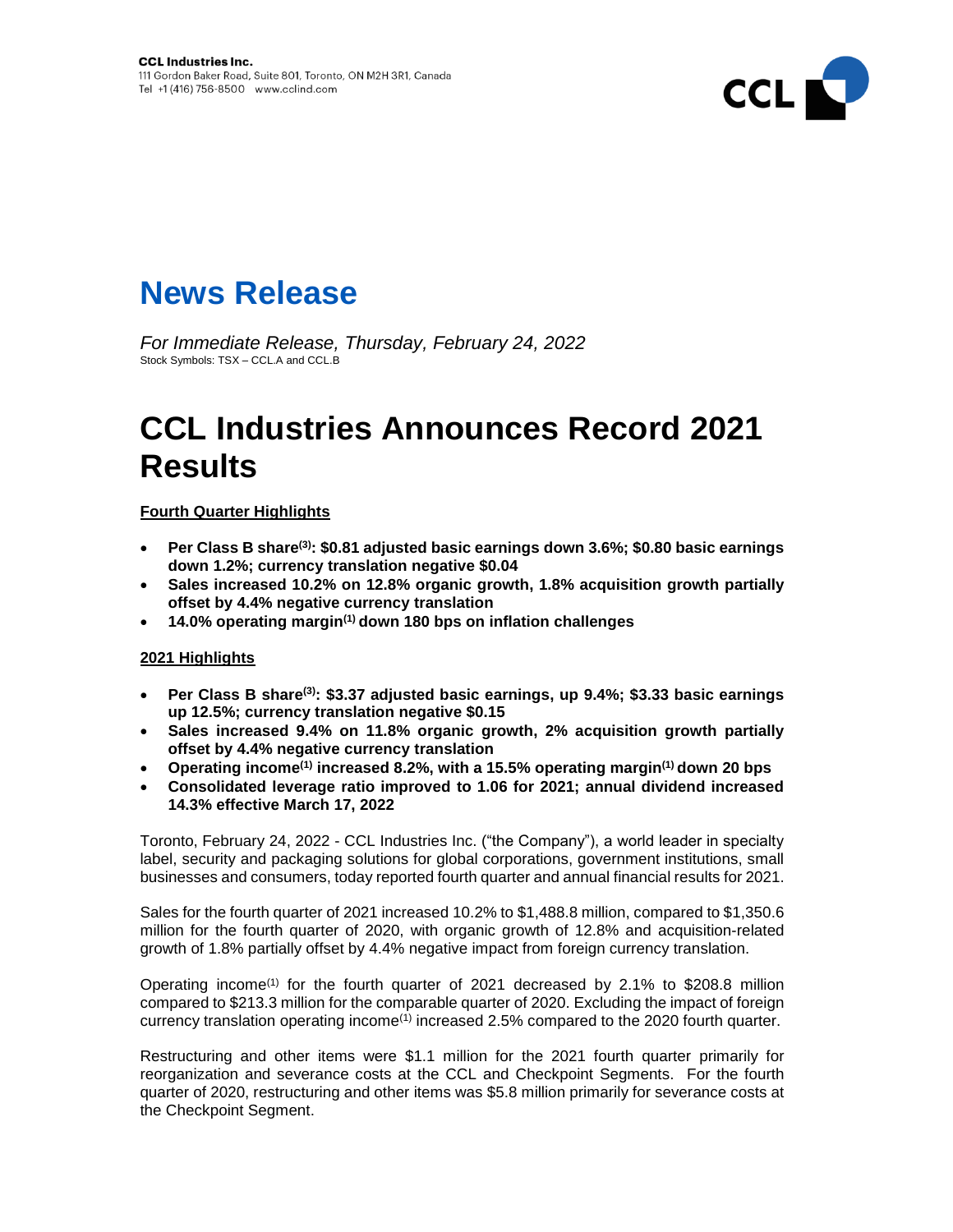Tax expense for the fourth quarter of 2021 was \$35.3 million compared to \$33.4 million in the prior year period. The effective tax rate for the 2021 fourth quarter was 20.1% resulting in an annual effective tax rate of 23.6% compared to 19.0% for the 2020 fourth quarter and the 2020 annual rate of 23.9%. The decline in the aforementioned 2021 effective tax rates can be attributed to the utilization of previously unrecognized deferred tax assets at certain subsidiaries of the Company.

For the fourth quarter of 2021, net earnings were \$145.1 million compared to \$145.9 million for the 2020 fourth quarter, basic and adjusted basic earnings per Class B share<sup>(3)</sup> were \$0.80 and \$0.81 respectively, compared to basic and adjusted basic earnings per Class B share<sup>(3)</sup> of \$0.81 and \$0.84, respectively, in the prior year fourth quarter.

For the 2021 year, sales, operating income<sup> $(1)$ </sup> and net earnings improved  $9.4\%$ ,  $8.2\%$  and 13.1% to \$5.7 billion, \$891.3 million and \$599.1 million, respectively, compared to December 31, 2020. The year ending December 31, 2021 included results from eighteen acquisitions completed since January 1, 2020, delivering acquisition related sales growth for the period of 2.0%, coupled with organic sales growth of 11.8% partially offset by 4.4% negative impact from foreign currency translation. Foreign currency translation had a negative impact of \$0.15 per share. For the year ended December 31, 2021, basic and adjusted basic earnings per Class B share<sup>(3)</sup> were \$3.33 and \$3.37, respectively, compared to basic and adjusted basic earnings per Class B share(3) of \$2.96 and \$3.08, respectively, in the prior year.

Geoffrey T. Martin, President and Chief Executive Officer, commented, "2021 marked our second consecutive year of delivering record results in the midst of a global pandemic as strong growth in sales and adjusted basic earnings per share generated solid free cash flow. This speaks to the resiliency and diversity of our end markets plus the focus and dedication of our amazing people. These results come as the Company faces supply chain disruptions and inflationary issues the likes of which we have rarely seen in our long history."

Mr. Martin continued, "The CCL Segment 6.0% fourth quarter organic growth rate was broad based across all end markets. Home & Personal Care results benefitted from strong aerosol and aluminum bottle demand in North America, primarily offsetting soft label results in Asia where consumer markets remain dampened by the pandemic. Solid Healthcare & Specialty sales growth augmented significant operational gains in Europe, increasing profits. Food & Beverage recorded good organic sales growth but profitability declined on inflationary raw material costs not yet fully recovered from customers, especially in North America and Europe. CCL Design made extensive sales gains in electronics markets; higher operating costs and softer mix held profitability while the ongoing semiconductor crisis continued to severely restrain production output across the automotive industry. Results at CCL Secure improved on sales gains. Our label joint ventures in Russia and the Middle East delivered record earnings in 2021. Avery results improved in all geographies and in all categories leading to an excellent fourth quarter, with a 21.3% operating margin<sup>(1)</sup> which could have been even better but for supply constraints. Substantial organic growth in MAS, and especially ALS product lines fueled by RFID and coupled with a better-than-expected contribution from the recently acquired Uniter, resulted in very strong results at Checkpoint despite higher freight and component inflation from internal supply plants in China. Innovia film volume increased but the vast majority of the sales gain derived from higher resin costs largely passed through to customers. Substantial energy and freight inflation significantly reduced profitability, particularly in Europe. The important new EcoFloat film operation in Poland should commence commercial operations during the second quarter of 2022."

Mr. Martin noted, "The Canadian dollar was one of the strongest currencies in the world during 2021 and continued to be so in the fourth quarter. With 98% of sales outside Canada, foreign currency translation reduced earnings \$0.04 and \$0.15 per Class B share for the fourth quarter and 2021 respectively. At today's Canadian dollar exchange rates, currency translation would remain a headwind for 2022, if sustained."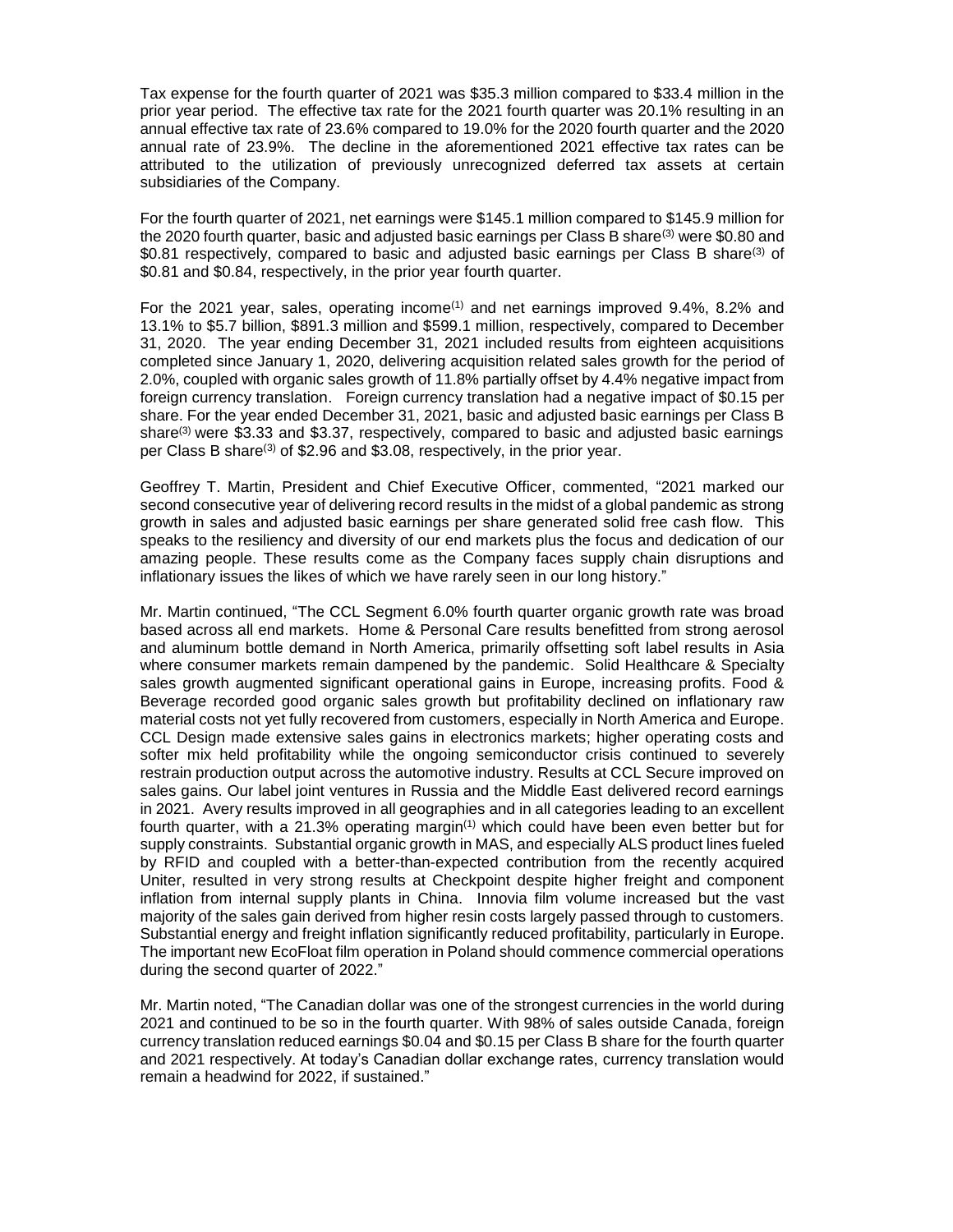Mr. Martin concluded, "The Company finished the year with a strong balance sheet and excellent liquidity, despite investing \$234.4 million in nine acquisitions and \$306.9 million in capital expenditure, net of disposals. The Company's consolidated leverage ratio<sup>(5)</sup> declined to 1.06 times Adjusted EBITDA<sup>(2)</sup> with \$602.1 million cash-on-hand and US\$1.19 billion undrawn capacity on its syndicated revolving credit facility, leaving us well placed to fund global ambitions. Therefore, the Board of Directors declared a 14.3% increase in the quarterly dividend to \$0.24 per Class B non-voting share and \$0.2375 per Class A voting share, payable to shareholders of record at the close of business on March 17, 2022, to be paid on March 31, 2022."

### **2021 Fourth Quarter Highlights**

### **CCL Segment**

- Sales increased 2.7% to \$883.2 million on 6.0% organic growth, 1.2% acquisition contribution partially offset by 4.5% negative impact from currency translation
- Regional organic sales growth: double digit gains in Latin America and Asia, mid-single digit in Europe and low single digit in North America
- Operating income<sup>(1)</sup> \$121.5 million, down 10.9%, 13.8% operating margin<sup>(1)</sup> down 210 bps
- Label joint ventures added \$0.03 earnings per Class B share

### **Avery**

- Sales increased 19.3% to \$179.9 million on 20.8% organic growth, 1.9% acquisition contribution partially offset by 3.4% negative impact from currency translation
- Operating income<sup>(1)</sup> \$38.4 million, up 42.2%, 21.3% operating margin<sup>(1)</sup>, up 340 bps

### **Checkpoint**

- Sales increased 19.8% to \$226.8 million on 18.8% organic growth, 6.2% acquisition contribution partially offset by 5.2% negative impact from foreign currency translation
- Operating income<sup>(1)</sup> \$36.4 million, up 13.0%, 16.0% operating margin<sup>(1)</sup>, down 100 bps

### **Innovia**

- Sales increased 32.3% to \$198.9 million with 36.0% organic growth partially offset by 3.7% negative impact from foreign currency translation
- Operating income<sup>(1)</sup> \$12.5 million, down 29.4%, 6.3% operating margin<sup>(1)</sup>, down 550 bps

CCL will host a webcast at 7:30 a.m. ET on February 25, 2022, to discuss these results.

The quarterly results review presentation, including outlook commentary, are posted on the Company's website at<https://www.cclind.com/investors/investor-presentations/>

To access the webcast or webcast replay, please use the following webcast link:

[https://www.webcaster4.com/Webcast/Page/2807/44465](https://urldefense.proofpoint.com/v2/url?u=https-3A__www.webcaster4.com_Webcast_Page_2807_44465&d=DwMFAg&c=i8WcYkdtj-Ms2X3_u4G0PQ&r=wckaha-oQPSiBvr0gWf1bBVzbP3MkMVSnUNHmjpfgnA&m=xG8gERLNC-ZbIue9ynwB2NxdCEbXb0Qns46ZENdTEaxM_Y6pABg4eOcN0T6IrqeI&s=fPiqZsUkp78v2Rg7osOlWffRvwGVyY3Vgplr1KZtaAQ&e=)

Replay for the webcast will be available Friday, February 25, 2022, at 11:30 a.m. ET until Sunday, March 22, 2022, at 11:30 p.m. ET.

For more information on CCL, visit our website - [www.cclind.com](http://www.cclind.com/) or contact:

| Sean Washchuk | <b>Senior Vice President</b> |
|---------------|------------------------------|
|               | and Chief Financial Officer  |

416-756-8526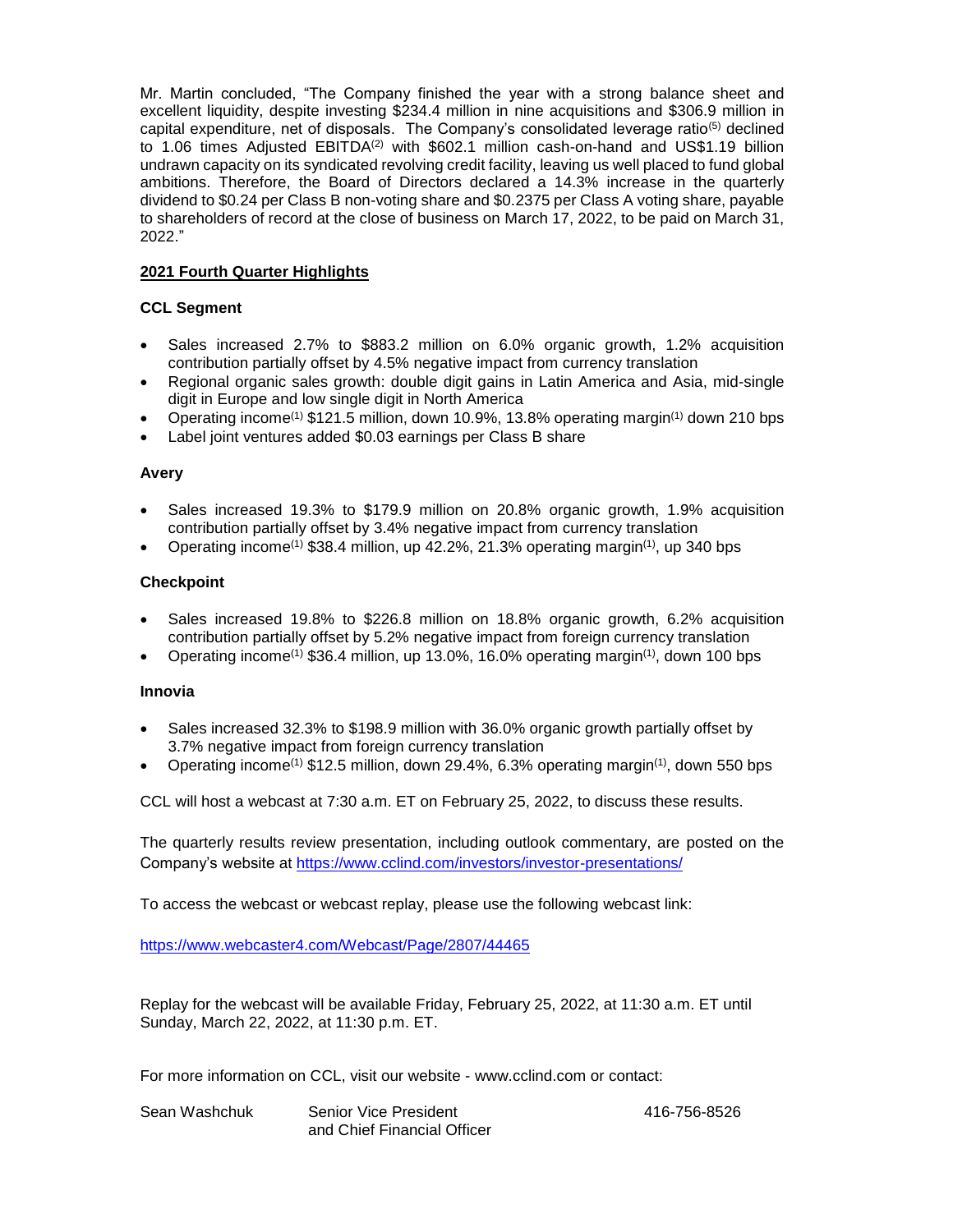#### *Forward-looking Statements*

This press release contains forward-looking information and forward-looking statements (hereinafter collectively referred to as "forward-looking statements"), as defined under applicable securities laws, that involve a number of risks and uncertainties. Forward-looking statements include all statements that are predictive in nature or depend on future events or conditions. Forward-looking statements are typically identified by the words "believes," "expects," "anticipates," "estimates," "intends," "plans" or similar expressions. Statements regarding the operations, business, financial condition, priorities, ongoing objectives, strategies and outlook of the Company, other than statements of historical fact, are forwardlooking statements. Specifically, this press release contains forward-looking statements regarding the anticipated growth in sales; the impact of foreign currency exchange rates on the 2022 ; the income and profitability of the Company's segments; the commencement of the Polish EcoFloat film commercial operations during the second quarter of 2022; and the Company's expectations regarding general business and economic conditions.

Forward-looking statements are not guarantees of future performance. They involve known and unknown risks and uncertainties relating to future events and conditions including, but not limited to, the impact of competition; consumer confidence and spending preferences; general economic and geopolitical conditions; currency exchange rates; interest rates and credit availability; technological change; changes in government regulations; risks associated with operating and product hazards; and the Company's ability to attract and retain qualified employees. Do not unduly rely on forward-looking statements as the Company's actual results could differ materially from those anticipated in these forward-looking statements. Forward-looking statements are also based on a number of assumptions, which may prove to be incorrect, including, but not limited to, assumptions about the following: global economic environment and higher consumer spending; improved customer demand for the Company's products; continued historical growth trends, market growth in specific sectors and entering into new sectors; the Company's ability to provide a wide range of products to multinational customers on a global basis; the benefits of the Company's focused strategies and operational approach; the achievement of the Company's plans for improved efficiency and lower costs, including stable aluminum costs; the availability of cash and credit; fluctuations of currency exchange rates; fluctuations in resin prices; the Company's continued relations with its customers; and economic conditions. Should one or more risks materialize or should any assumptions prove incorrect, then actual results could vary materially from those expressed or implied in the forward-looking statements. Further details on key risks can be found in the 2021 Annual Report, Management's Discussion and Analysis, particularly under Section 4: "Risks and Uncertainties." CCL Industries Inc.'s annual and quarterly reports can be found online at [www.cclind.com](http://www.cclind.com/) an[d www.sedar.com](http://www.sedar.com/) or are available upon request.

Except as otherwise indicated, forward-looking statements do not take into account the effect that transactions or non-recurring or other special items announced or occurring after the statements are made may have on the Company's business. Such statements do not, unless otherwise specified by the Company, reflect the impact of dispositions, sales of assets, monetizations, mergers, acquisitions, other business combinations or transactions, asset write-downs or other charges announced or occurring after forward-looking statements are made. The financial impact of these transactions and non-recurring and other special items can be complex and depends on the facts particular to each of them and therefore cannot be described in a meaningful way in advance of knowing specific facts. The forward-looking statements are provided as of the date of this press release and the Company does not assume any obligation to update or revise the forward-looking statements to reflect new events or circumstances, except as required by law.

The financial information presented herein has been prepared on the basis of IFRS for financial statements and is expressed in Canadian dollars unless otherwise stated.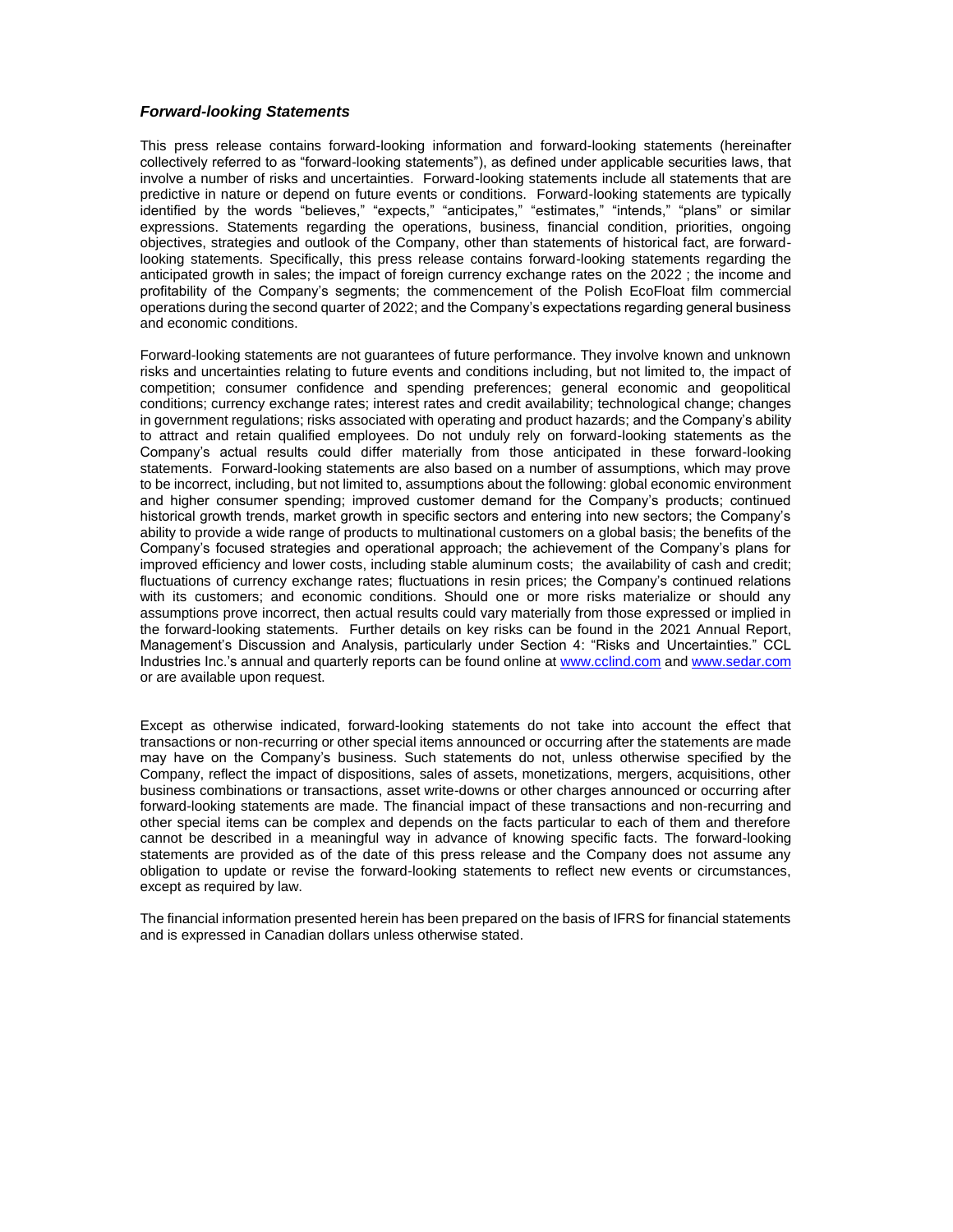## **Consolidated statements of financial position Unaudited**

In millions of Canadian dollars

|                                                             | As at December 31, 2021 | As at December 31, 2020 |
|-------------------------------------------------------------|-------------------------|-------------------------|
| <b>Assets</b>                                               |                         |                         |
| <b>Current assets</b>                                       |                         |                         |
| Cash and cash equivalents                                   | \$<br>602.1             | \$<br>703.7             |
| Trade and other receivables                                 | 1,083.8                 | 922.8                   |
| Inventories                                                 | 677.3                   | 533.5                   |
| Prepaid expenses                                            | 46.5                    | 35.3                    |
| Income taxes recoverable                                    | 37.9                    | 29.0                    |
| Derivative instruments                                      | $\overline{a}$          | 0.4                     |
| <b>Total current assets</b>                                 | 2,447.6                 | 2,224.7                 |
| <b>Non-current assets</b>                                   |                         |                         |
| Property, plant and equipment                               | 1,910.3                 | 1,882.7                 |
| Right-of-use assets                                         | 145.5                   | 158.4                   |
| Goodwill                                                    | 1,975.1                 | 1,918.5                 |
| Intangible assets                                           | 991.1                   | 1,007.6                 |
| Deferred tax assets                                         | 47.7                    | 42.7                    |
| Equity-accounted investments                                | 68.4                    | 66.1                    |
| Other assets                                                | 25.8                    | 26.8                    |
| Derivative instruments                                      | 16.3                    | 9.2                     |
| <b>Total non-current assets</b>                             | 5,180.2                 | 5,112.0                 |
| <b>Total assets</b>                                         | \$<br>7,627.8           | \$<br>7,336.7           |
| <b>Liabilities</b>                                          |                         |                         |
| <b>Current liabilities</b>                                  |                         |                         |
| Trade and other payables                                    | \$<br>1,321.5           | \$<br>1,135.7           |
| Current portion of long-term debt                           | 15.3                    | 51.8                    |
| Lease liabilities                                           | 32.7                    | 34.2                    |
| Income taxes payable                                        | 48.5                    | 40.3                    |
| <b>Total current liabilities</b>                            | 1,418.0                 | 1,262.0                 |
| <b>Non-current liabilities</b>                              |                         |                         |
| Long-term debt                                              | 1,691.4                 | 1,889.4                 |
| Lease liabilities                                           | 111.9                   | 119.2                   |
| Deferred tax liabilities                                    | 286.6                   | 270.8                   |
| Employee benefits                                           | 315.5                   | 385.1                   |
| Provisions and other long-term liabilities                  | 15.2                    | 10.9                    |
| Derivative instruments                                      | 42.2                    | 117.1                   |
| <b>Total non-current liabilities</b>                        | 2,462.8                 | 2,792.5                 |
| <b>Total liabilities</b>                                    | 3,880.8                 | 4,054.5                 |
| <b>Equity</b>                                               |                         |                         |
| Share capital                                               | 462.1                   | 396.8                   |
| Contributed surplus                                         | 103.6                   | 90.1                    |
| Retained earnings                                           | 3,422.7                 | 2,937.5                 |
| Accumulated other comprehensive loss                        | (241.4)                 | (142.2)                 |
| Total equity attributable to shareholders of the<br>Company | 3,747.0                 | 3,282.2                 |
|                                                             |                         |                         |
| <b>Total liabilities and equity</b>                         | \$<br>7,627.8           | \$<br>7,336.7           |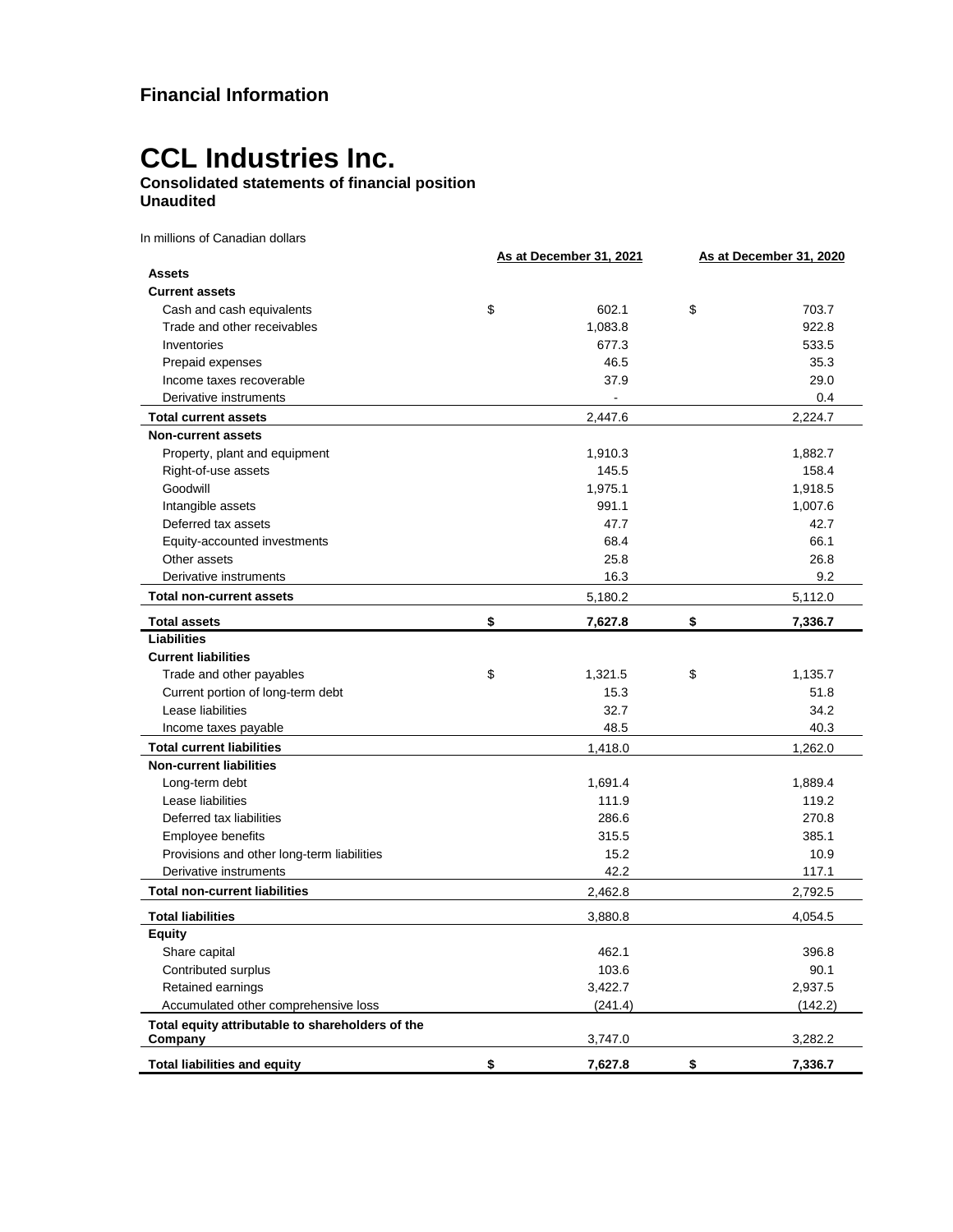**Consolidated income statements Unaudited**

|                                                                  | <b>Three Months Ended</b><br>December 31 |               | <b>Twelve Months Ended</b><br>December 31 |         |    |         |  |  |
|------------------------------------------------------------------|------------------------------------------|---------------|-------------------------------------------|---------|----|---------|--|--|
| In millions of Canadian dollars.<br>except per share information | 2021                                     | 2020          |                                           | 2021    |    | 2020    |  |  |
| Sales                                                            | \$<br>1,488.8                            | \$<br>1,350.6 | \$                                        | 5.732.8 | \$ | 5,242.3 |  |  |
| Cost of sales                                                    | 1,098.4                                  | 965.5         |                                           | 4,140.7 |    | 3,740.1 |  |  |
| Gross profit                                                     | 390.4                                    | 385.1         |                                           | 1,592.1 |    | 1,502.2 |  |  |
| Selling, general and administrative                              |                                          |               |                                           |         |    |         |  |  |
| expenses                                                         | 199.8                                    | 188.2         |                                           | 761.4   |    | 725.4   |  |  |
| Restructuring and other items                                    | 1.1                                      | 5.8           |                                           | 4.4     |    | 27.6    |  |  |
| Earnings in equity-accounted investments                         | (4.8)                                    | (4.0)         |                                           | (11.2)  |    | (9.5)   |  |  |
|                                                                  | 194.3                                    | 195.1         |                                           | 837.5   |    | 758.7   |  |  |
| Finance cost                                                     | 18.4                                     | 21.5          |                                           | 59.4    |    | 67.9    |  |  |
| Finance income                                                   | (5.7)                                    | (7.2)         |                                           | (7.7)   |    | (9.1)   |  |  |
| Interest on lease liabilities                                    | 1.2                                      | 1.5           |                                           | 5.2     |    | 6.4     |  |  |
| Net finance cost                                                 | 13.9                                     | 15.8          |                                           | 56.9    |    | 65.2    |  |  |
| Earnings before income tax                                       | 180.4                                    | 179.3         |                                           | 780.6   |    | 693.5   |  |  |
| Income tax expense                                               | 35.3                                     | 33.4          |                                           | 181.5   |    | 163.8   |  |  |
| <b>Net earnings</b>                                              | \$<br>145.1                              | \$<br>145.9   | \$                                        | 599.1   | \$ | 529.7   |  |  |
| <b>Earnings per share</b>                                        |                                          |               |                                           |         |    |         |  |  |
| Basic earnings per Class B share                                 | \$<br>0.80                               | \$<br>0.81    | \$                                        | 3.33    | \$ | 2.96    |  |  |
| Diluted earnings per Class B share                               | \$<br>0.80                               | \$<br>0.80    | \$                                        | 3.31    | \$ | 2.94    |  |  |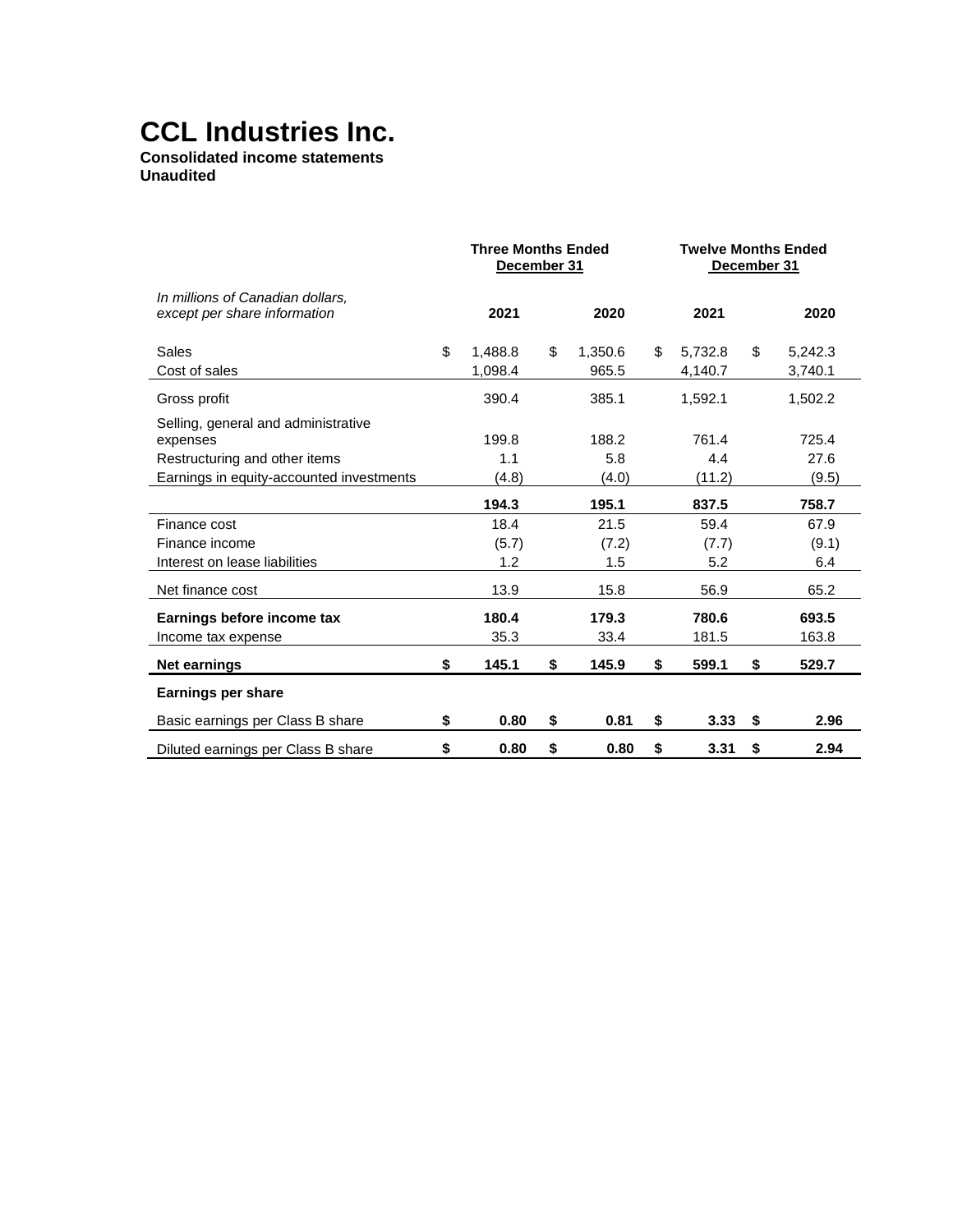## **Consolidated statements of cash flows Unaudited**

|                                                                          | <b>Three Months Ended</b><br>December 31 |         |    |         |    | <b>Twelve Months Ended</b><br>December 31 |    |           |  |
|--------------------------------------------------------------------------|------------------------------------------|---------|----|---------|----|-------------------------------------------|----|-----------|--|
| In millions of Canadian dollars                                          |                                          | 2021    |    | 2020    |    | 2021                                      |    | 2020      |  |
| Cash provided by (used for)                                              |                                          |         |    |         |    |                                           |    |           |  |
| <b>Operating activities</b>                                              |                                          |         |    |         |    |                                           |    |           |  |
| Net earnings                                                             | \$                                       | 145.1   | \$ | 145.9   | \$ | 599.1                                     | \$ | 529.7     |  |
| Adjustments for:                                                         |                                          |         |    |         |    |                                           |    |           |  |
| Property, plant and equipment depreciation                               |                                          | 61.7    |    | 62.3    |    | 245.3                                     |    | 247.5     |  |
| Right-of-use assets depreciation                                         |                                          | 10.4    |    | 10.3    |    | 39.6                                      |    | 41.4      |  |
| Intangible amortization                                                  |                                          | 14.5    |    | 14.4    |    | 57.5                                      |    | 57.5      |  |
| Earnings from equity-accounted investments, net<br>of dividends received |                                          | (4.8)   |    | (4.0)   |    | (5.0)                                     |    | (6.0)     |  |
| Net finance costs                                                        |                                          | 13.9    |    | 15.8    |    | 56.9                                      |    | 65.2      |  |
| Current income tax expense                                               |                                          | 33.6    |    | 36.5    |    | 191.2                                     |    | 149.1     |  |
| Deferred taxes expense (recovery)                                        |                                          | 1.7     |    | (3.1)   |    | (9.7)                                     |    | 14.7      |  |
| Equity-settled share-based payment transactions                          |                                          | 9.7     |    | 3.1     |    | 28.3                                      |    | 14.1      |  |
| Loss (gain) on sale of property, plant and equipment                     |                                          | (3.2)   |    | 0.1     |    | (5.9)                                     |    | (2.4)     |  |
|                                                                          |                                          | 282.6   |    | 281.3   |    | 1,197.3                                   |    | 1,110.8   |  |
| Change in inventories                                                    |                                          | 6.1     |    | 24.4    |    | (125.9)                                   |    | (38.5)    |  |
| Change in trade and other receivables                                    |                                          | 53.2    |    | 57.2    |    | (129.5)                                   |    | (43.2)    |  |
| Change in prepaid expenses                                               |                                          | 5.0     |    | 3.1     |    | (9.0)                                     |    | 2.2       |  |
| Change in trade and other payables                                       |                                          | 29.5    |    | 34.3    |    | 164.0                                     |    | 48.7      |  |
| Change in income taxes receivable and payable                            |                                          | (1.9)   |    | 3.1     |    | (2.5)                                     |    | 9.7       |  |
| Change in employee benefits                                              |                                          | (4.5)   |    | 4.0     |    | (20.4)                                    |    | 20.2      |  |
| Change in other assets and liabilities                                   |                                          | 2.2     |    | (1.3)   |    | 9.6                                       |    | (29.0)    |  |
|                                                                          |                                          | 372.2   |    | 406.1   |    | 1,083.6                                   |    | 1,080.9   |  |
| Net interest paid                                                        |                                          | (22.1)  |    | (24.3)  |    | (48.1)                                    |    | (59.4)    |  |
| Income taxes paid                                                        |                                          | (43.2)  |    | (50.3)  |    | (196.8)                                   |    | (138.6)   |  |
| Cash provided by operating activities                                    |                                          | 306.9   |    | 331.5   |    | 838.7                                     |    | 882.9     |  |
| <b>Financing activities</b>                                              |                                          |         |    |         |    |                                           |    |           |  |
| Proceeds on issuance of long-term debt                                   |                                          | 35.3    |    | 41.0    |    | 41.3                                      |    | 916.3     |  |
| Repayment of long-term debt                                              |                                          | (48.4)  |    | (274.6) |    | (274.7)                                   |    | (1,230.5) |  |
| Repayment of lease liabilities                                           |                                          | (9.0)   |    | (10.2)  |    | (36.1)                                    |    | (44.2)    |  |
| Proceeds from issuance of shares                                         |                                          | 1.2     |    | 22.1    |    | 50.5                                      |    | 25.8      |  |
| Dividends paid                                                           |                                          | (37.8)  |    | (32.3)  |    | (151.0)                                   |    | (128.7)   |  |
| Cash used for financing activities                                       |                                          | (58.7)  |    | (254.0) |    | (370.0)                                   |    | (461.3)   |  |
| <b>Investing activities</b>                                              |                                          |         |    |         |    |                                           |    |           |  |
| Additions to property, plant and equipment                               |                                          | (117.6) |    | (78.2)  |    | (323.8)                                   |    | (282.8)   |  |
| Proceeds on disposal of property, plant and equipment                    |                                          | 7.9     |    | 1.9     |    | 16.9                                      |    | 16.2      |  |
| Business acquisitions and other long-term investments                    |                                          | (151.7) |    | (50.2)  |    | (234.4)                                   |    | (161.4)   |  |
| Cash used for investing activities                                       |                                          | (261.4) |    | (126.5) |    | (541.3)                                   |    | (428.0)   |  |
| Net decrease in cash and cash equivalents                                |                                          | (13.2)  |    | (49.0)  |    | (72.6)                                    |    | (6.4)     |  |
| Cash and cash equivalents at beginning of year                           |                                          | 622.5   |    | 760.2   |    | 703.7                                     |    | 703.6     |  |
| Translation adjustments on cash and cash equivalents                     |                                          | (7.2)   |    | (7.5)   |    | (29.0)                                    |    | 6.5       |  |
| Cash and cash equivalents at end of the year                             | \$                                       | 602.1   | \$ | 703.7   | \$ | 602.1                                     | \$ | 703.7     |  |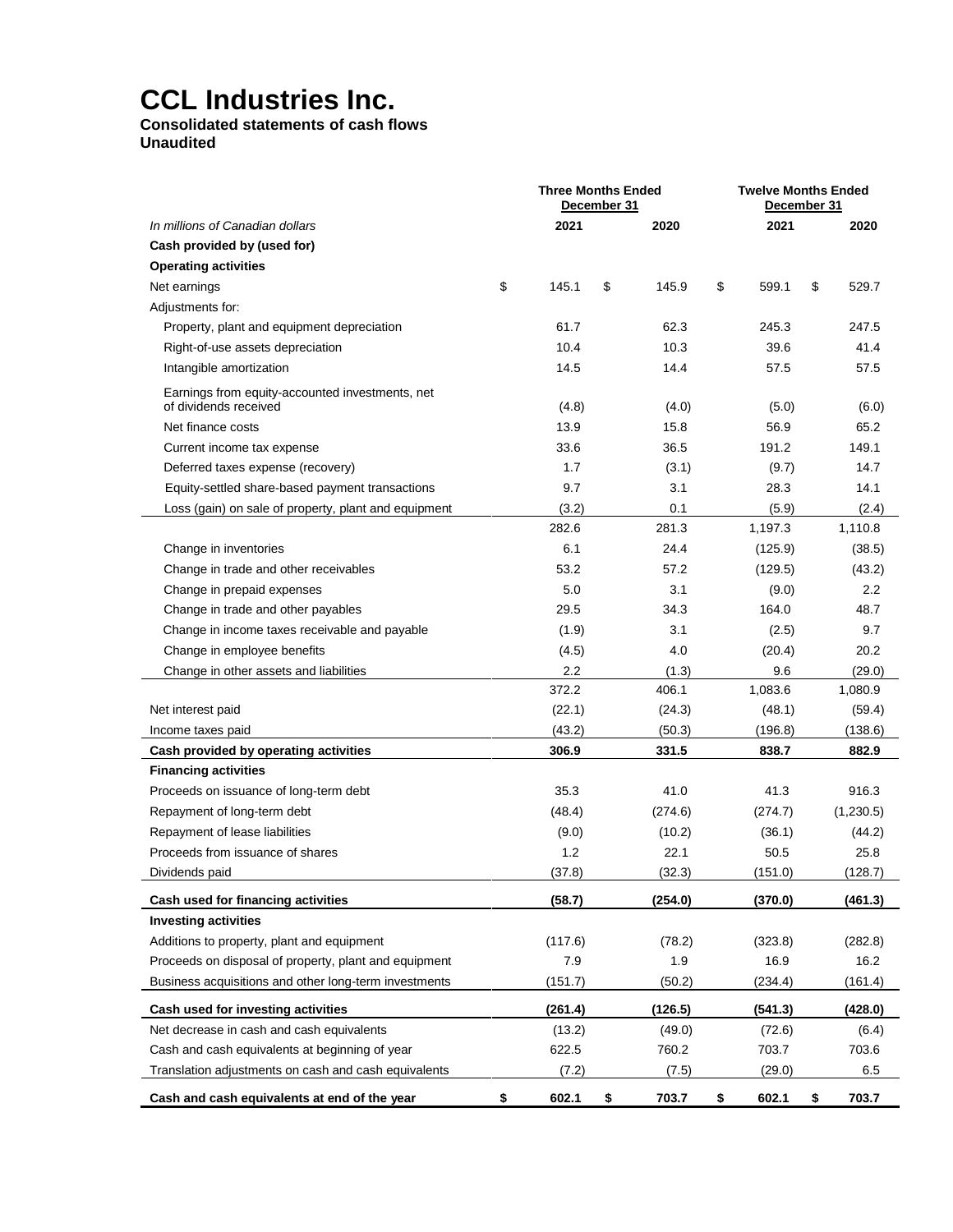## **Segment Information**

**Unaudited**

*In millions of Canadian dollars* 

|                                                                                                            | <b>Three Months Ended December 31</b> |         |                                         |         |    |                        |    |                        | <b>Twelve Months Ended December 31</b> |                         |         |    |                         |    |                         |  |
|------------------------------------------------------------------------------------------------------------|---------------------------------------|---------|-----------------------------------------|---------|----|------------------------|----|------------------------|----------------------------------------|-------------------------|---------|----|-------------------------|----|-------------------------|--|
|                                                                                                            |                                       |         | <b>Sales</b><br><b>Operating income</b> |         |    |                        |    |                        | <b>Sales</b>                           | <b>Operating income</b> |         |    |                         |    |                         |  |
|                                                                                                            |                                       | 2021    |                                         | 2020    |    | 2021                   |    | 2020                   |                                        | <b>2021</b>             | 2020    |    | 2021                    |    | 2020                    |  |
| <b>CCL</b>                                                                                                 | \$                                    | 883.2   | \$                                      | 860.2   | \$ | 121.5                  | \$ | 136.4                  | \$                                     | $3,498.2$ \$            | 3,357.6 | \$ | 545.8                   | \$ | 552.8                   |  |
| Avery                                                                                                      |                                       | 179.9   |                                         | 150.8   |    | 38.4                   |    | 27.0                   |                                        | 708.9                   | 634.2   |    | 148.8                   |    | 113.3                   |  |
| Checkpoint                                                                                                 |                                       | 226.8   |                                         | 189.3   |    | 36.4                   |    | 32.2                   |                                        | 772.5                   | 635.5   |    | 115.5                   |    | 80.3                    |  |
| Innovia                                                                                                    |                                       | 198.9   |                                         | 150.3   |    | 12.5                   |    | 17.7                   |                                        | 753.2                   | 615.0   |    | 81.2                    |    | 77.1                    |  |
| Total operations                                                                                           | \$.                                   | 1,488.8 | \$                                      | 1,350.6 | \$ | 208.8                  | \$ | 213.3                  | \$                                     | 5,732.8<br>-\$          | 5,242.3 | \$ | 891.3                   | \$ | 823.5                   |  |
| Corporate<br>expense<br>Restructuring<br>and other items<br>Earnings in<br>equity-accounted<br>investments |                                       |         |                                         |         |    | (18.2)<br>(1.1)<br>4.8 |    | (16.4)<br>(5.8)<br>4.0 |                                        |                         |         |    | (60.6)<br>(4.4)<br>11.2 |    | (46.7)<br>(27.6)<br>9.5 |  |
| Finance cost                                                                                               |                                       |         |                                         |         |    | (18.4)                 |    | (21.5)                 |                                        |                         |         |    | (59.4)                  |    | (67.9)                  |  |
| Finance income<br>Interest on lease<br>liabilities                                                         |                                       |         |                                         |         |    | 5.7<br>(1.2)           |    | 7.2<br>(1.5)           |                                        |                         |         |    | 7.7<br>(5.2)            |    | 9.1<br>(6.4)            |  |
| Income tax<br>expense                                                                                      |                                       |         |                                         |         |    | (35.3)                 |    | (33.4)                 |                                        |                         |         |    | (181.5)                 |    | (163.8)                 |  |
| Net earnings                                                                                               |                                       |         |                                         |         | \$ | 145.1                  | \$ | 145.9                  |                                        |                         |         | \$ | 599.1                   | \$ | 529.7                   |  |

|                                     | <b>Total Assets</b> |         |    |         | <b>Total Liabilities</b> |    |         |    | <b>Depreciation and</b><br>Amortization |    |       |    | Capital<br><b>Expenditures</b> |    |       |
|-------------------------------------|---------------------|---------|----|---------|--------------------------|----|---------|----|-----------------------------------------|----|-------|----|--------------------------------|----|-------|
| December 31                         |                     | 2021    |    | 2020    | 2021                     |    | 2020    |    | 2021                                    |    | 2020  |    | 2021                           |    | 2020  |
| CCL                                 | \$                  | 3,919.6 | \$ | 3,805.6 | \$<br>1,088.9            | \$ | 1,066.8 | \$ | 226.5                                   | \$ | 231.3 | \$ | 230.6                          | \$ | 197.8 |
| Avery                               |                     | 827.1   |    | 707.1   | 266.7                    |    | 231.9   |    | 25.4                                    |    | 26.4  |    | 14.7                           |    | 22.0  |
| Checkpoint                          |                     | 1,101.8 |    | 975.1   | 538.4                    |    | 497.7   |    | 39.5                                    |    | 38.2  |    | 31.5                           |    | 22.0  |
| Innovia                             |                     | 1,167.0 |    | 1,145.9 | 300.7                    |    | 288.7   |    | 49.4                                    |    | 48.9  |    | 47.0                           |    | 41.0  |
| Equity-<br>accounted<br>investments |                     | 68.4    |    | 66.1    |                          |    |         |    |                                         |    |       |    |                                |    |       |
| Corporate                           |                     | 543.9   |    | 636.9   | 1.686.1                  |    | 1.969.4 |    | 1.6                                     |    | 1.6   |    | ٠                              |    |       |
| Total                               | \$                  | 7,627.8 | \$ | 7.336.7 | \$<br>3.880.8            | \$ | 4,054.5 | \$ | 342.4                                   | \$ | 346.4 | \$ | 323.8                          | \$ | 282.8 |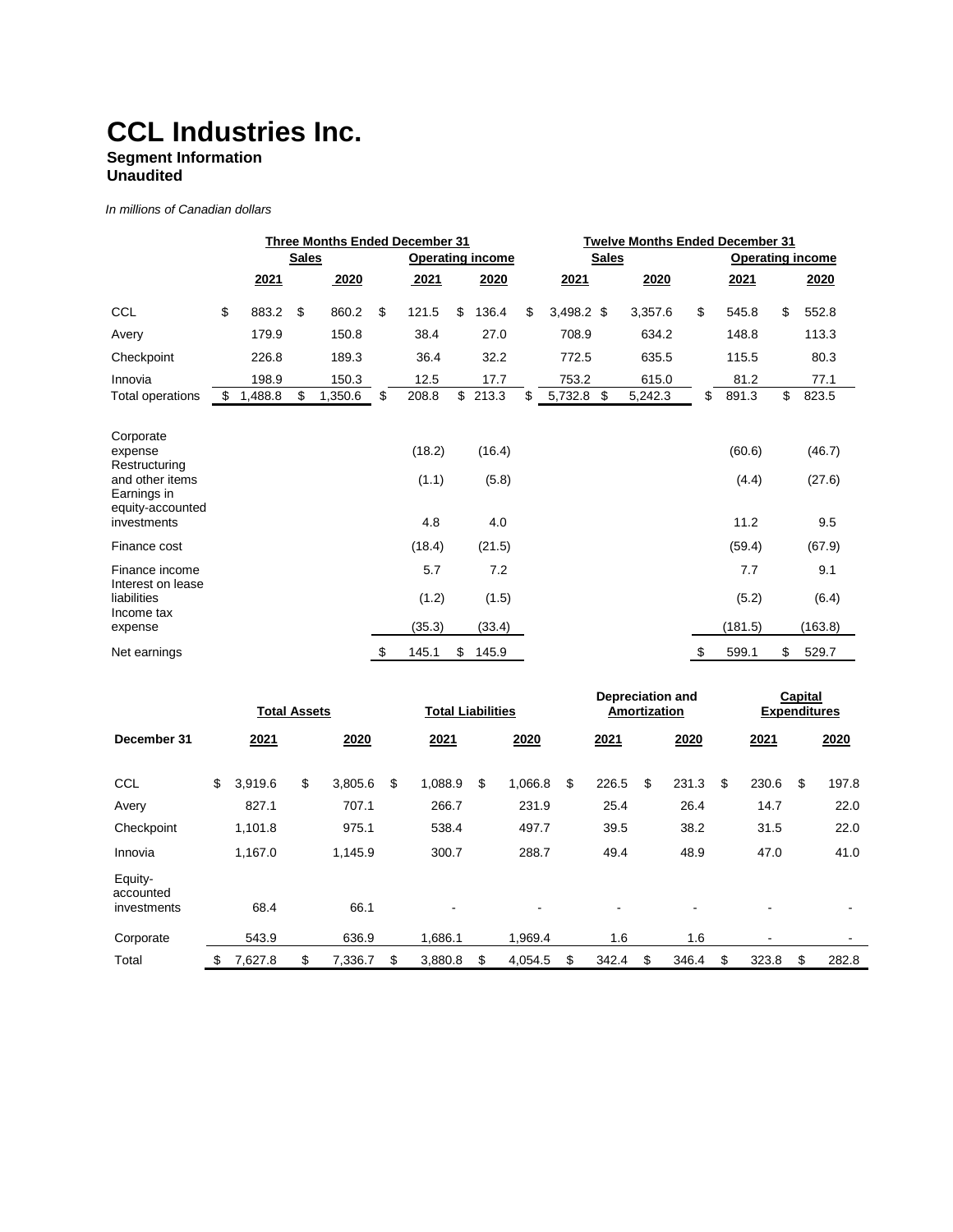### **Non-IFRS Measures**

(1) Operating income and operating income margin are key non-IFRS financial measures used to assist in understanding the profitability of the Company's business units. Operating income is defined as earnings before corporate expenses, net finance cost, goodwill impairment loss, earnings in equity accounted investments, restructuring and other items, and taxes. Operating income margin, also known as return on sales, is defined as operating income over sales.

 $<sup>(2)</sup>$  Adjusted EBITDA is a critical non-IFRS financial measure used extensively in the packaging</sup> industry and other industries to assist in understanding and measuring operating results. Adjusted EBITDA is also considered as a proxy for cash flow and a facilitator for business valuations. This non-IFRS financial measure is defined as earnings before net finance cost, taxes, depreciation and amortization, goodwill impairment loss, non-cash acquisition accounting adjustments to inventory, earnings in equity accounted investments and restructuring and other items. Calculations are provided below to reconcile operating income to Adjusted EBITDA. The Company believes that this is an important measure as it allows management to assess the ongoing business without the impact of net finance cost, depreciation and amortization and income tax expenses, as well as nonoperating factors and one-time items. As a proxy for cash flow, it is intended to indicate the Company's ability to incur or service debt and to invest in property, plant and equipment, and it allows management to compare the business to those of the Company's peers and competitors who may have different capital or organizational structures. Adjusted EBITDA is tracked by financial analysts and investors to evaluate financial performance and is a key metric in business valuations. It is considered an important measure by lenders to the Company and is included in the financial covenants included in the senior notes and bank lines of credit.

|                                           | Three months ended<br>December 31 |         |    |         |    | <b>Twelve months ended</b><br>December 31 |    |         |  |  |
|-------------------------------------------|-----------------------------------|---------|----|---------|----|-------------------------------------------|----|---------|--|--|
| <b>Sales</b>                              |                                   | 2021    |    | 2020    |    | 2021                                      |    | 2020    |  |  |
| CCL                                       | \$                                | 883.2   | \$ | 860.2   | \$ | 3,498.2                                   | \$ | 3,357.6 |  |  |
| Avery                                     |                                   | 179.9   |    | 150.8   |    | 708.9                                     |    | 634.2   |  |  |
| Checkpoint                                |                                   | 226.8   |    | 189.3   |    | 772.5                                     |    | 635.5   |  |  |
| Innovia                                   |                                   | 198.9   |    | 150.3   |    | 753.2                                     |    | 615.0   |  |  |
| Total sales                               | \$                                | 1,488.8 | \$ | 1,350.6 | \$ | 5,732.8                                   | \$ | 5,242.3 |  |  |
| Operating income                          |                                   |         |    |         |    |                                           |    |         |  |  |
| CCL                                       | \$                                | 121.5   | \$ | 136.4   | \$ | 545.8                                     | \$ | 552.8   |  |  |
| Avery                                     |                                   | 38.4    |    | 27.0    |    | 148.8                                     |    | 113.3   |  |  |
| Checkpoint                                |                                   | 36.4    |    | 32.2    |    | 115.5                                     |    | 80.3    |  |  |
| Innovia                                   |                                   | 12.5    |    | 17.7    |    | 81.2                                      |    | 77.1    |  |  |
| Total operating income (non-IFRS measure) |                                   | 208.8   |    | 213.3   |    | 891.3                                     |    | 823.5   |  |  |
| Less: Corporate expenses                  |                                   | (18.2)  |    | (16.4)  |    | (60.6)                                    |    | (46.7)  |  |  |
| Add: Depreciation & amortization          |                                   | 86.6    |    | 87.0    |    | 342.4                                     |    | 346.4   |  |  |
| <b>Adjusted EBITDA (non-IFRS measure)</b> | \$                                | 277.2   | \$ | 283.9   | \$ | 1,173.1                                   | \$ | 1,123.2 |  |  |

Reconciliation of operating income to Adjusted EBITDA

 $<sup>(3)</sup>$  Adjusted basic earnings per Class B share is an important non-IFRS measure to assist in</sup> understanding the ongoing earnings performance of the Company excluding items of a one-time or non-recurring nature. It is not considered a substitute for basic net earnings per Class B share

### Unaudited

(In millions of Canadian dollars)

but it does provide additional insight into the ongoing financial results of the Company. This non-IFRS financial measure is defined as basic net earnings per Class B share excluding gains on business dispositions, goodwill impairment loss, non-cash acquisition accounting adjustments to inventory, restructuring and other items, and tax adjustments.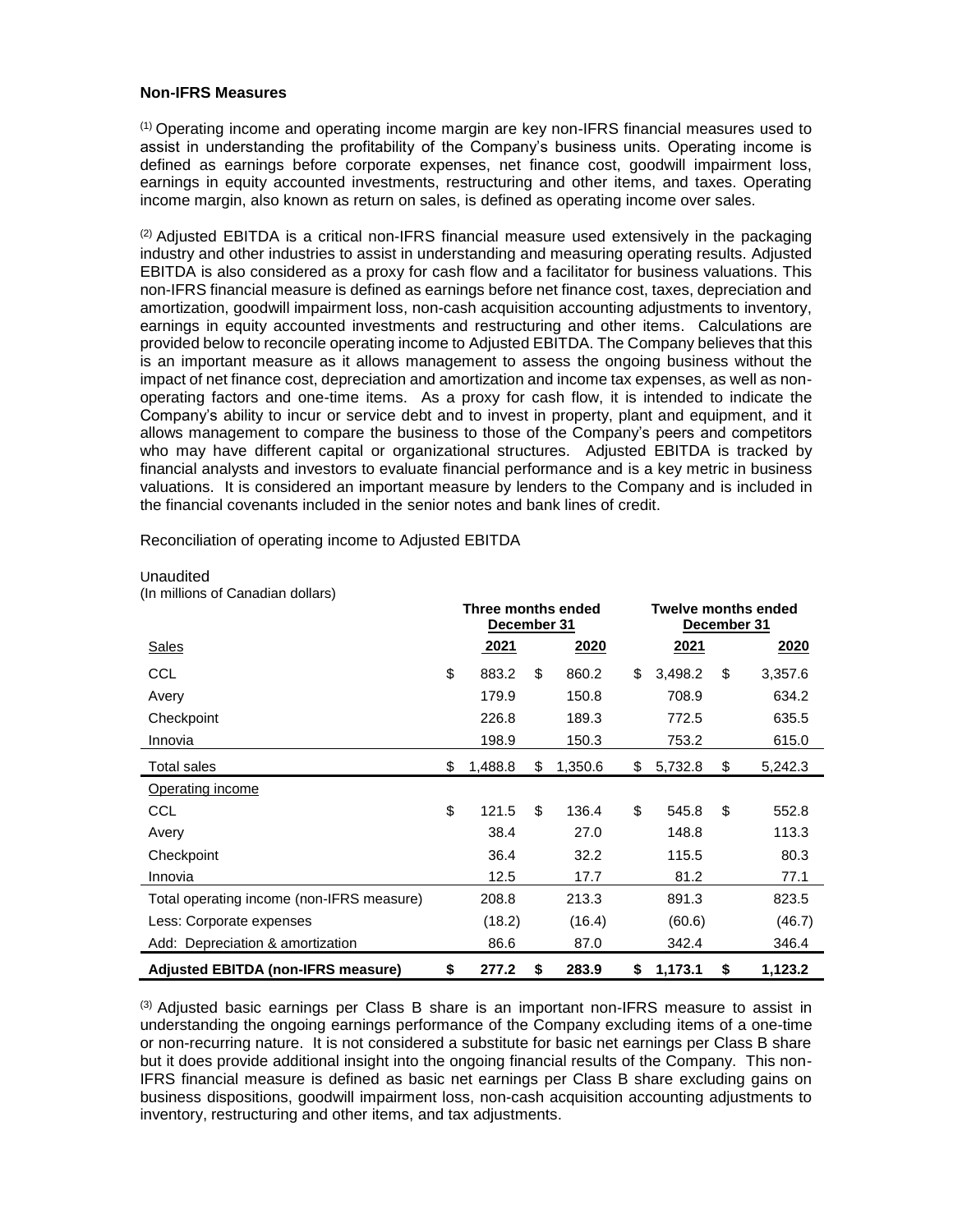Reconciliation of Basic Earnings per Class B Share to Adjusted Basic Earnings per Class B Share

**Unaudited** 

|                                                            | Three months ended<br>December 31 |      |    |      |    | <b>Twelve months ended</b><br>December 31 |    |      |  |
|------------------------------------------------------------|-----------------------------------|------|----|------|----|-------------------------------------------|----|------|--|
|                                                            |                                   | 2021 |    | 2020 |    | 2021                                      |    | 2020 |  |
| Basic earnings per Class B Share                           | \$                                | 0.80 | \$ | 0.81 | S  | 3.33                                      | \$ | 2.96 |  |
| Net loss from restructuring and other items                |                                   | 0.01 |    | 0.03 |    | 0.02                                      |    | 0.12 |  |
| New UK Tax Legislation                                     |                                   | ٠    |    |      |    | 0.02                                      |    | -    |  |
| <b>Adjusted Basic Earnings per</b><br><b>Class B Share</b> | \$                                | 0.81 | \$ | 0.84 | \$ | 3.37                                      | \$ | 3.08 |  |

 $(4)$  Free Cash Flow from Operations - A measure indicating the relative amount of cash generated by the Company during the year and available to fund dividends, debt repayments and acquisitions. It is calculated as cash flow from operations less capital expenditures, net of proceeds from the sale of property, plant and equipment.

The following table reconciles the measure of free cash flow from operations to IFRS measures reported in the consolidated statements of cash flows for the periods ended as indicated.

| <b>Free Cash Flow from Operations</b><br><b>Unaudited</b><br>(In millions of Canadian dollars) |   | 2021    | December 31,<br>2020 |  |
|------------------------------------------------------------------------------------------------|---|---------|----------------------|--|
| Cash provided by operating activities                                                          | S | 838.7   | 882.9                |  |
| Less: Additions to property, plant and equipment                                               |   | (323.8) | (282.8)              |  |
| Add: Proceeds on disposal of property, plant and equipment                                     |   | 16.9    | 16.2                 |  |
| Free cash flow from operations                                                                 |   | 531.8   | 616.3                |  |

(5) Leverage ratio is a measure that indicates the Company's ability to service its existing debt. Leverage ratio is calculated as net debt divided by Adjusted EBITDA.

| Unaudited<br>(In millions of Canadian dollars)         | December 31, 2021 |
|--------------------------------------------------------|-------------------|
| Current portion of long-term debt                      | \$<br>15.3        |
| Current lease liabilities                              | 32.7              |
| Long-term debt                                         | 1.691.4           |
| Long-term lease liabilities                            | 111.9             |
| Total debt                                             | 1,851.3           |
| Cash and cash equivalents                              | (602.1)           |
| Net debt                                               | \$<br>1,249.2     |
| Adjusted EBITDA for 12 months ending December 31, 2021 | \$<br>1,173.1     |
| Leverage Ratio                                         | 1.06              |